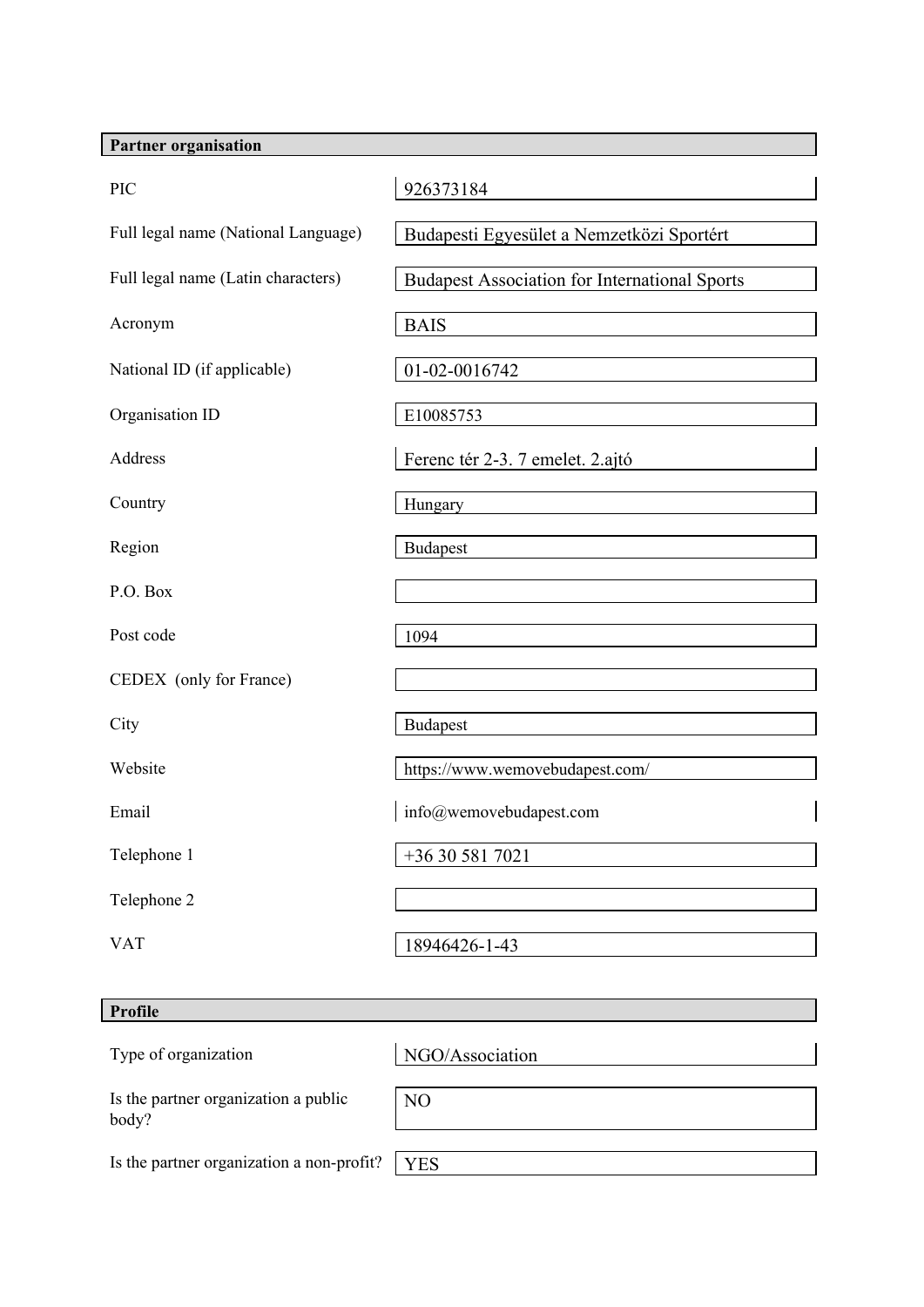## **Accreditation**

Has the organization received any type of accreditation before submitting this application?

| Accreditation type | Accreditation reference |
|--------------------|-------------------------|
|                    |                         |

## **Background and experience**

Please briefly present the partner organization.

Budapest Association for International Sports (BAIS) is a volunteer based, youth-led, non-profit organization with the mission of promoting physical activity, active lifestyle, intercultural understanding, solidarity and social participation through sport-based non-formal education. Starting from 2015 to 2017 we developed our activities as an informal group of young people under the name of International Sport Association of Budapest (ISAB). In December 2017 we were registered as a non-for-profit association by the court of Budapest. The primary goal of our organization is to promote physical activity, healthy lifestyle and participation in grassroots sport activities among young people regardless of their origin and social status. Our target group includes international and Hungarian students, young professionals and disadvantaged youngsters. Through the organization of sport and recreational activities, youth exchanges and training courses we create learning mobility opportunities for young people and strengthen mutual understanding and friendship among them. The secondary goal of the organization is to connect local sport clubs and grassroot initiatives with internationals living in Budapest and to provide information about sport related events taking place in the city. BAIS is based on young volunteers. Many of them are students of the Hungarian University of Physical Education, while others are young professionals involved in the management of leisure time sport activities.

What are the activities and experience of the organization in the areas relevant for this application?

Budapest Association for International Sports was created by young people having significant international experience behind their backs. Our organisation has strong international relations and we have significant experience in international project management. We utilize sport for social development purposes, we promote social inclusion, solidarity, mutual understanding and active citizenship through sport. Our volunteer members have participated in various youth and sport related training courses, seminars, study visits and youth exchanges all over Europe. Some of our members have been actively involved in the organisation of international youth exchanges and training courses during which they developed their project management competences. At the time of our operation as an informal group of young people we sent young people to participate in international youth exchanges and training courses funded by Erasmus+. Besides being sending organisation for a number of Erasmus+ youth projects, we developed and implemented the following projects between 2016 and 2019:

- United Against Physical Inactivity (UNAPI)
- Young Europeans for Active and Healthy Habits (YEAHH)
- You(th) Be Active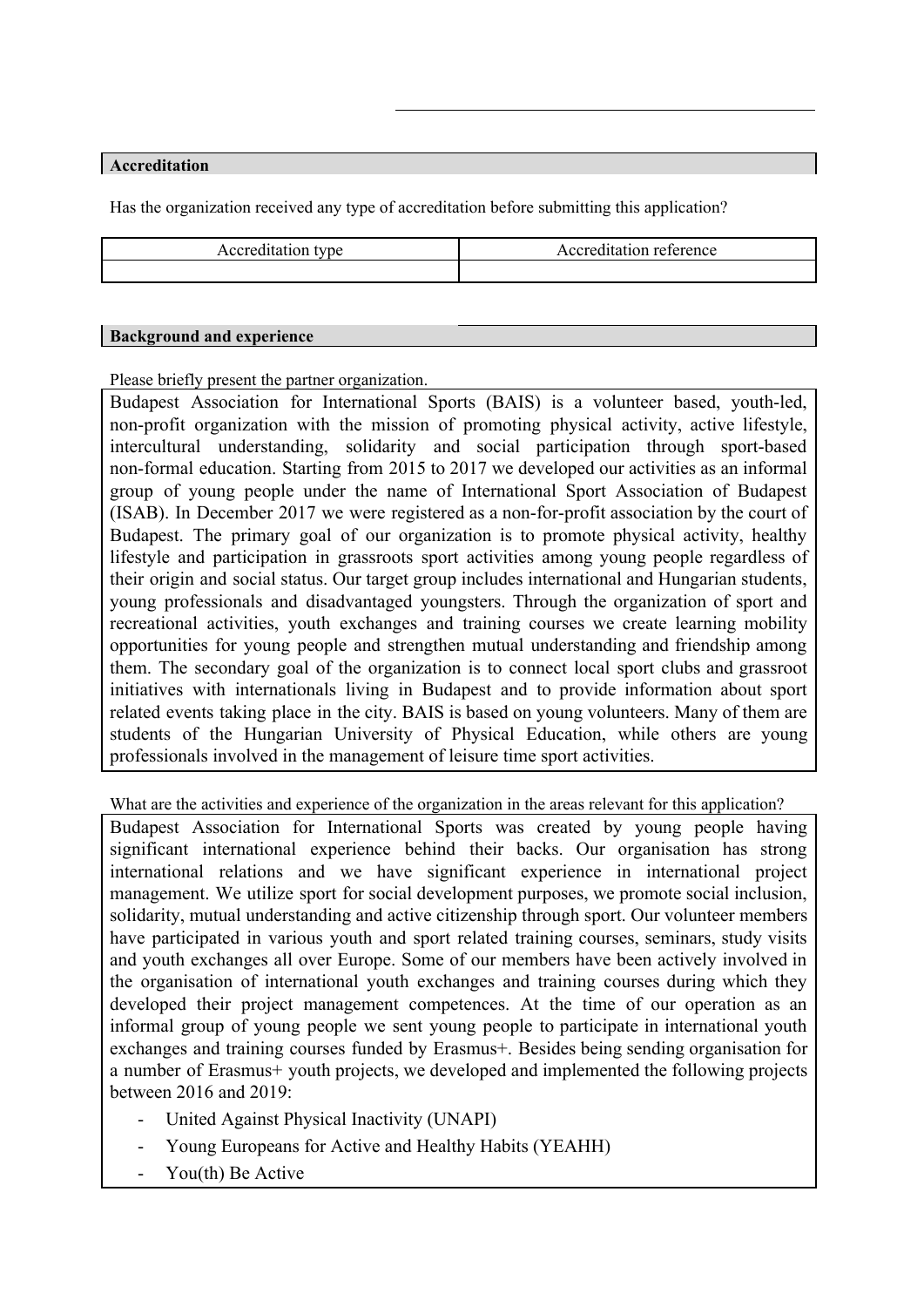- Sport for Social Development (SSD)
- Sport for Inclusion (SPIN)
- Understanding through Sport (UTS)
- Active Citizenship through Sports (ACTs)
- Be Active, Be Healthy!

Since 2019 BAIS actively engages in Erasmus+ sport collaborative partnerships, it has contributed to several initiatives and it coordinates the Roma Inclusion through Sport In Europe (RISE) project that aims to empower socially disadvantaged youngsters through sports.

What are the skills and expertise of key staff/persons involved in this application?

Bence Garamvolgyi: Bence is responsible for the coordination of international projects at BAIS. He has several years of experience in the field of youth and sports project management, having volunteered and worked for civil society organizations across Europe. Bence has an MA degree in International Relations and in 2015 he was selected as a Blue Book trainee for the European Commission's DG EAC Sport Unit. After returning from Brussels he served two years as a policy officer for EU sport and youth affairs at the Hungarian Ministry of Human Capacities. He is currently working on his PhD research which concerns the role of sport in EU external relations. He speaks English and Italian fluently and he has good communication knowledge of Spanish and French.

Erika Juhasz: Erika is a student of Sports Management studies at Eötvös Loránd University, with NGO and public sector experience in Hungary, spending a one-year internship at the Hungarian Competitive Sports Federation. As a member of Budapest Association for International Sports, Erika has participated in the project management of Erasmus+ Youth Exchanges, and participated in sport-themed KA1 mobility projects. Youth Exchanges are at the intersection of Erika's primary interests - sports, youth, and non-formal education, the main interests are around active citizenship and inclusion. She also speaks fluent English and intermediate German.

Barnabas Vagany: Barnabas successfully attained a BSc degree in Psychological studies from the University of Glasgow in and subsequently, a Graduate diploma from the Glasgow Caledonian University in Psychology (2012). He has been active in practicing sports from a young age, including competing in swimming and judo. As one of the founding members of the International Sport Association of Budapest, Barnabas is engaged in promoting physical exercise and community building through sports for internationals and Hungarians alike. Barnabas has also had the opportunity to participate in training and youth exchanges for social inclusion and intercultural learning through sports funded by the EU initiative, Erasmus+ as well as support the coordination of BAIS led youth exchanges on similar topics. Barnabas is fluent in Swedish, English and Hungarian. He has a basic understanding of Spanish and German.

Alaaddine Alrifai: Alaaddine is a lifetime learner, he has 5+ years of experience in business management and development in different sectors and fields, and he is now pursuing his second MSc in Leadership and Management. Passion for knowledge and skills development has driven him to always look for new opportunities, where he can learn and discover more. He has participated in many international events to represent his country and his organizations on different platforms.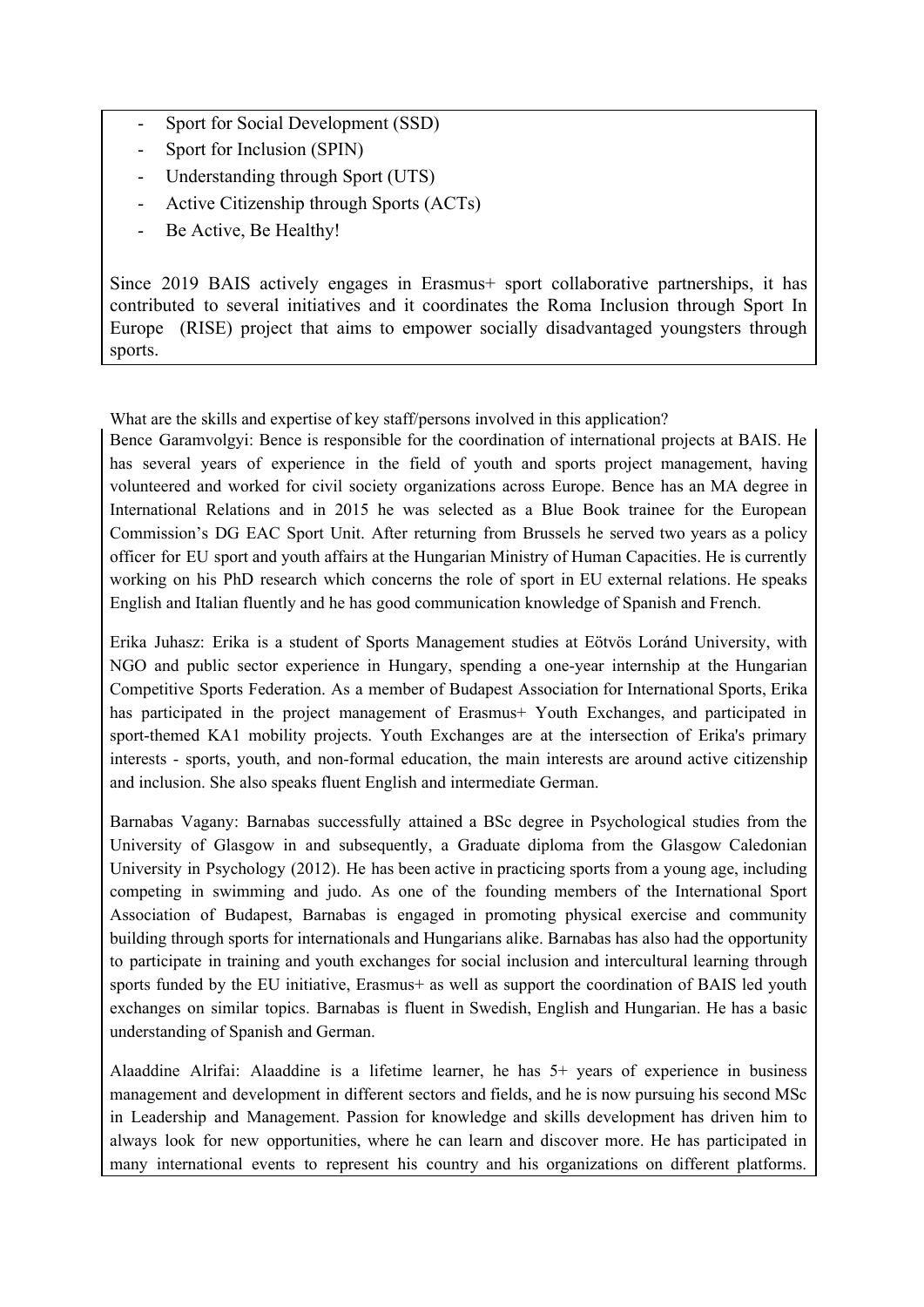Alaaddine is 'Sportaholic' making the sport part of his lifestyle he never abandons. Now at BAIS he will be coordinating the youth projects of Erasmus+ program, looking for more partnerships and potential partners around Europe.

| Legal representative    |                                                                                    |
|-------------------------|------------------------------------------------------------------------------------|
| Title                   | Mr                                                                                 |
| Gender                  | Male                                                                               |
| First name              | Bence                                                                              |
| Family name             | Garamvölgyi                                                                        |
| Department              |                                                                                    |
| Position                | President                                                                          |
| Email                   | garbence89@gmail.com                                                               |
| Telephone 1             | +36305817021                                                                       |
|                         | If the address is different from the one of the organization, please tick this box |
| Address                 | Visegrádi utca 82/B                                                                |
| Country                 | Hungary                                                                            |
| Region                  | <b>Budapest</b>                                                                    |
| P.O. Box                |                                                                                    |
| Post Code               | 1132                                                                               |
| CEDEX (only for France) |                                                                                    |
| City                    | <b>Budapest</b>                                                                    |
| Telephone 2             |                                                                                    |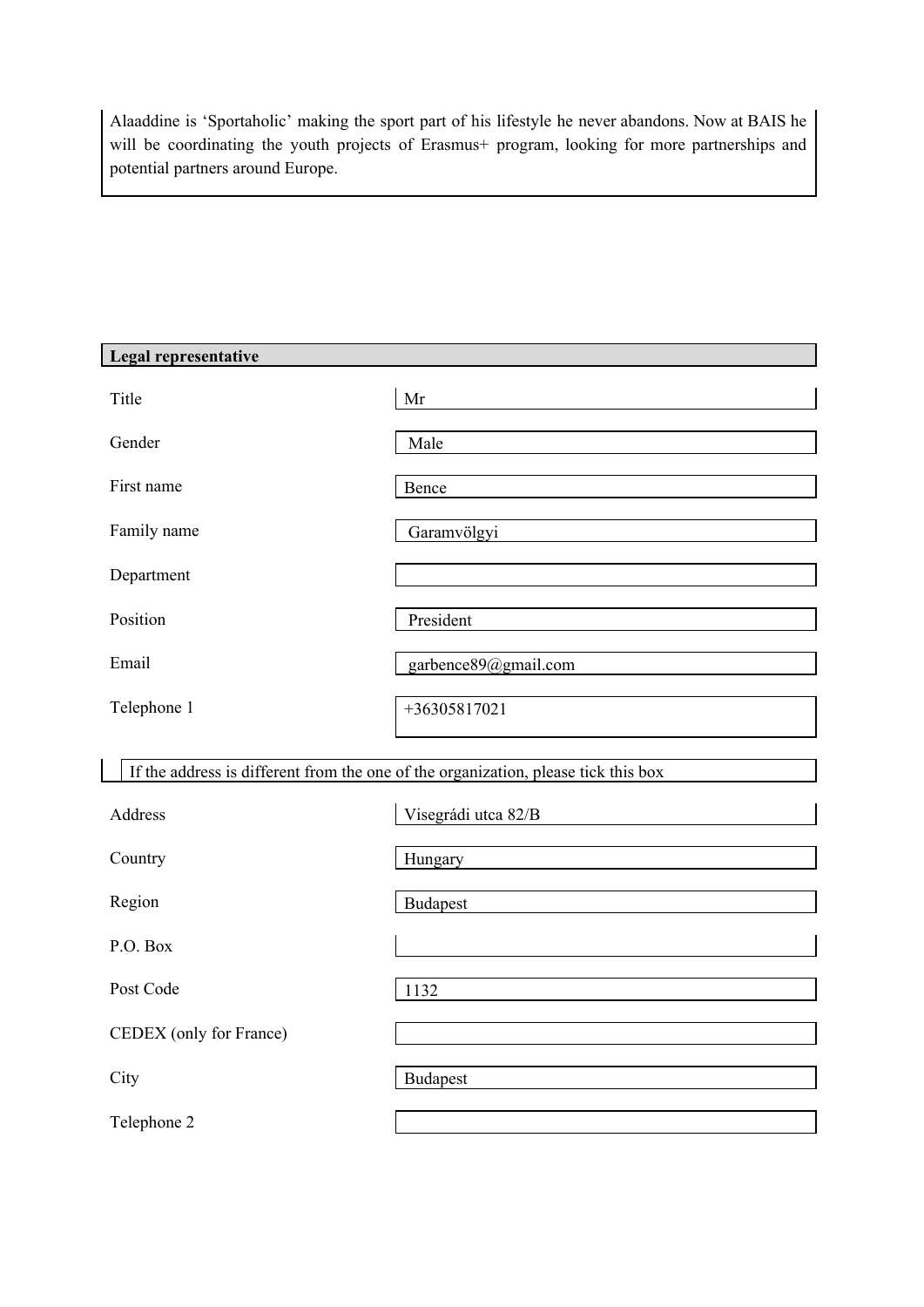| <b>Contact person</b> |                          |
|-----------------------|--------------------------|
| Title                 | Ms                       |
| Gender                | Female                   |
| First name            | Erika                    |
| Family name           | Juhász                   |
| Department            |                          |
| Position              | Vice President           |
| Email                 | erika.juhasz36@gmail.com |
| Telephone 1           | $+36205676050$           |

Has the organisation participated in a European Union granted project in the 3 years preceding this application?

| EU Programme   | Year | Project Identification                     | <b>Applicant Name</b>                                   |
|----------------|------|--------------------------------------------|---------------------------------------------------------|
| Erasmus+ Sport | 2019 | 613124-EPP-1-2019-1-HU-SPO-<br><b>SSCP</b> | <b>Budapest Association</b><br>for International Sports |
| Erasmus+ Youth | 2019 | 2019-2-HU01-KA105-061368                   | <b>Budapest Association</b><br>for International Sports |
| Erasmus+ Youth | 2019 | 2019-1-HU01-KA105-060819                   | <b>Budapest Association</b><br>for International Sports |
| Erasmus+ Youth | 2019 | 2018-3-HU01-KA105-059853                   | <b>Budapest Association</b><br>for International Sports |
| Erasmus+ Youth | 2018 | 2018-1-HU01-KA105-047606                   | <b>Budapest Association</b><br>for International Sports |